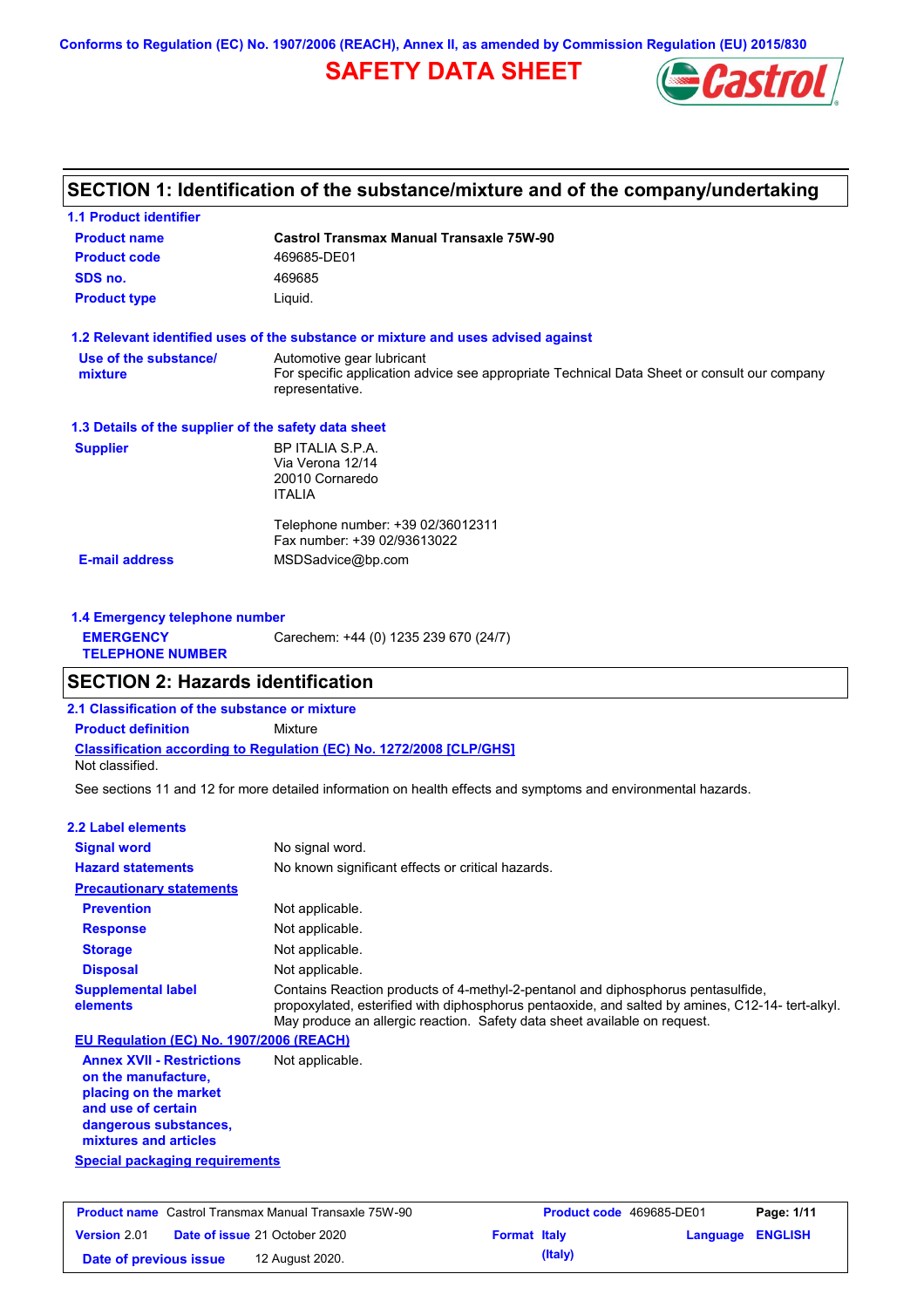# **SECTION 2: Hazards identification**

| <b>Containers to be fitted</b><br>with child-resistant<br>fastenings                                                     | Not applicable.                                                                                               |
|--------------------------------------------------------------------------------------------------------------------------|---------------------------------------------------------------------------------------------------------------|
| <b>Tactile warning of danger</b>                                                                                         | Not applicable.                                                                                               |
| 2.3 Other hazards                                                                                                        |                                                                                                               |
| <b>Results of PBT and vPvB</b><br>assessment                                                                             | Product does not meet the criteria for PBT or vPvB according to Regulation (EC) No. 1907/2006,<br>Annex XIII. |
| <b>Product meets the criteria</b><br>for PBT or vPvB according<br>to Regulation (EC) No.<br><b>1907/2006, Annex XIII</b> | This mixture does not contain any substances that are assessed to be a PBT or a vPvB.                         |
| Other hazards which do<br>not result in classification                                                                   | Defatting to the skin.                                                                                        |

## **SECTION 3: Composition/information on ingredients**

### **3.2 Mixtures**

Mixture **Product definition**

Synthetic base stock. Proprietary performance additives.

| <b>Product/ingredient</b><br>name                             | <b>Identifiers</b>                                                                   | $\%$      | <b>Regulation (EC) No.</b><br>1272/2008 [CLP] | <b>Type</b> |
|---------------------------------------------------------------|--------------------------------------------------------------------------------------|-----------|-----------------------------------------------|-------------|
| 1-Decene, homopolymer,<br>hydrogenated                        | REACH #: 01-2119486452-34<br>EC: 500-183-1<br>CAS: 68037-01-4                        | 225 - ≤50 | Asp. Tox. 1, H304                             | $[1]$       |
| Dec-1-ene, trimers, hydrogenated                              | REACH #: 01-2119493949-12<br>$EC: 500-393-3$<br>CAS: 157707-86-3                     | 225 - ≤50 | Asp. Tox. 1, H304                             | $[1]$       |
| Distillates (petroleum), solvent-<br>dewaxed heavy paraffinic | REACH #: 01-2119471299-27<br>EC: 265-169-7<br>CAS: 64742-65-0<br>Index: 649-474-00-6 | ≤10       | Asp. Tox. 1, H304                             | $[1]$       |

**See Section 16 for the full text of the H statements declared above.**

**Type** 

[1] Substance classified with a health or environmental hazard

[2] Substance with a workplace exposure limit

[3] Substance meets the criteria for PBT according to Regulation (EC) No. 1907/2006, Annex XIII

[4] Substance meets the criteria for vPvB according to Regulation (EC) No. 1907/2006, Annex XIII

[5] Substance of equivalent concern

[6] Additional disclosure due to company policy

Occupational exposure limits, if available, are listed in Section 8.

### **SECTION 4: First aid measures**

#### **4.1 Description of first aid measures**

| Eye contact                       | In case of contact, immediately flush eyes with plenty of water for at least 15 minutes. Eyelids<br>should be held away from the eyeball to ensure thorough rinsing. Check for and remove any<br>contact lenses. Get medical attention. |
|-----------------------------------|-----------------------------------------------------------------------------------------------------------------------------------------------------------------------------------------------------------------------------------------|
| <b>Skin contact</b>               | Wash skin thoroughly with soap and water or use recognised skin cleanser. Remove<br>contaminated clothing and shoes. Wash clothing before reuse. Clean shoes thoroughly before<br>reuse. Get medical attention if irritation develops.  |
| <b>Inhalation</b>                 | If inhaled, remove to fresh air. Get medical attention if symptoms occur.                                                                                                                                                               |
| <b>Ingestion</b>                  | Do not induce vomiting unless directed to do so by medical personnel. Get medical attention if<br>symptoms occur.                                                                                                                       |
| <b>Protection of first-aiders</b> | No action shall be taken involving any personal risk or without suitable training.                                                                                                                                                      |

#### **4.2 Most important symptoms and effects, both acute and delayed**

See Section 11 for more detailed information on health effects and symptoms.

## **Potential acute health effects**

| <b>Inhalation</b>      | pressure.                                                    | Vapour inhalation under ambient conditions is not normally a problem due to low vapour |                         |            |
|------------------------|--------------------------------------------------------------|----------------------------------------------------------------------------------------|-------------------------|------------|
|                        | <b>Product name</b> Castrol Transmax Manual Transaxle 75W-90 | <b>Product code</b> 469685-DE01                                                        |                         | Page: 2/11 |
| Version 2.01           | <b>Date of issue 21 October 2020</b>                         | <b>Format Italy</b>                                                                    | <b>Language ENGLISH</b> |            |
| Date of previous issue | 12 August 2020.                                              | (Italy)                                                                                |                         |            |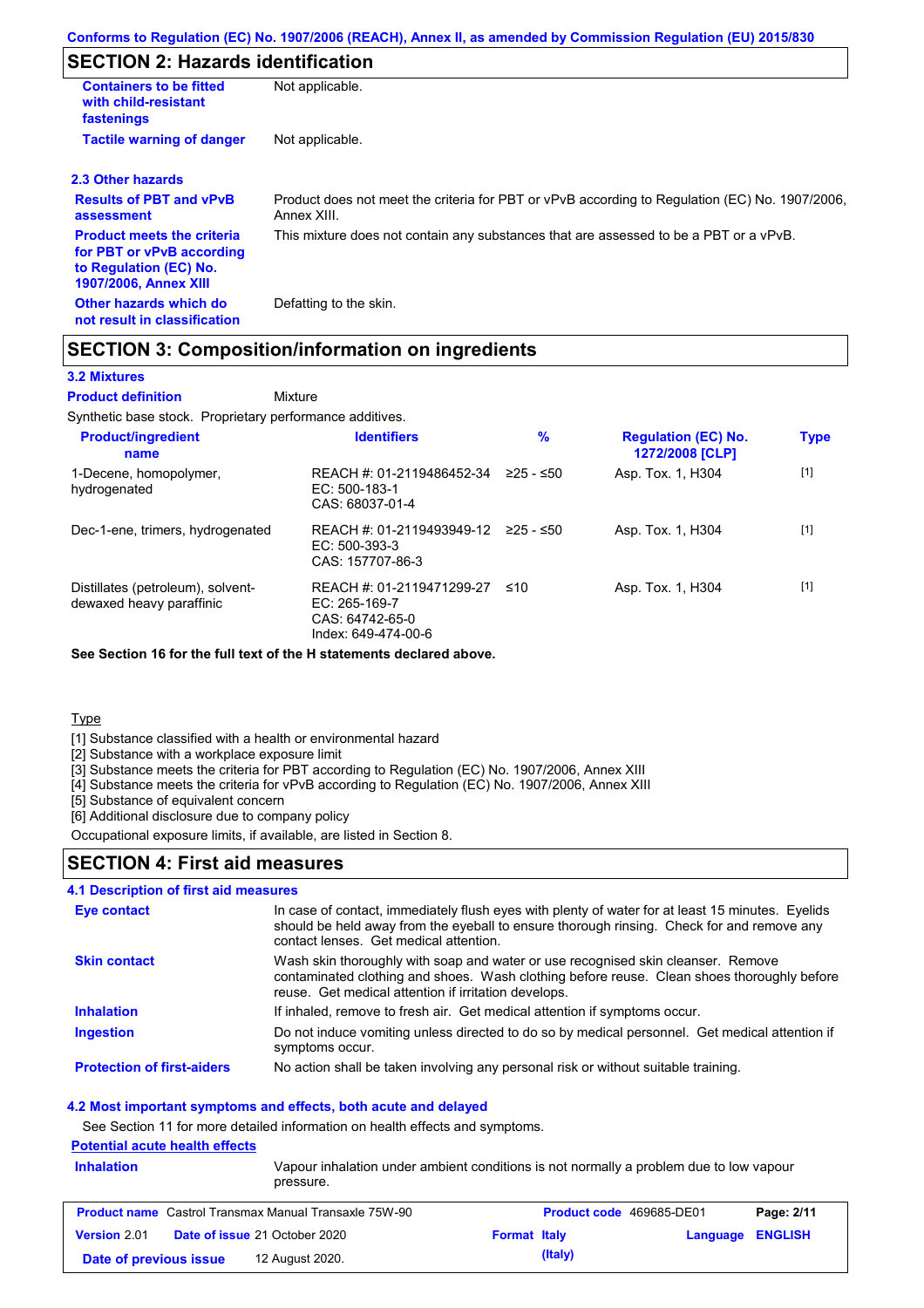### **Conforms to Regulation (EC) No. 1907/2006 (REACH), Annex II, as amended by Commission Regulation (EU) 2015/830**

# **SECTION 4: First aid measures**

| <b>Ingestion</b>    | No known significant effects or critical hazards.                                                                 |
|---------------------|-------------------------------------------------------------------------------------------------------------------|
| <b>Skin contact</b> | Defatting to the skin. May cause skin dryness and irritation.                                                     |
| Eye contact         | No known significant effects or critical hazards.                                                                 |
|                     | Delayed and immediate effects as well as chronic effects from short and long-term exposure                        |
| <b>Inhalation</b>   | Overexposure to the inhalation of airborne droplets or aerosols may cause irritation of the<br>respiratory tract. |
| <b>Ingestion</b>    | Ingestion of large quantities may cause nausea and diarrhoea.                                                     |
| <b>Skin contact</b> | Prolonged or repeated contact can defat the skin and lead to irritation and/or dermatitis.                        |
| Eye contact         | Potential risk of transient stinging or redness if accidental eye contact occurs.                                 |
|                     |                                                                                                                   |

# **4.3 Indication of any immediate medical attention and special treatment needed<br>Notes to physician** Treatment should in general be symptomatic and directed to relieving

| Treatment should in general be symptomatic and directed to relieving any effects.<br><b>Notes to physician</b>                         |                                                                                                                                                                                                                                                                                                                                                                   |  |  |  |  |
|----------------------------------------------------------------------------------------------------------------------------------------|-------------------------------------------------------------------------------------------------------------------------------------------------------------------------------------------------------------------------------------------------------------------------------------------------------------------------------------------------------------------|--|--|--|--|
| <b>SECTION 5: Firefighting measures</b>                                                                                                |                                                                                                                                                                                                                                                                                                                                                                   |  |  |  |  |
| 5.1 Extinguishing media                                                                                                                |                                                                                                                                                                                                                                                                                                                                                                   |  |  |  |  |
| <b>Suitable extinguishing</b><br>media                                                                                                 | In case of fire, use foam, dry chemical or carbon dioxide extinguisher or spray.                                                                                                                                                                                                                                                                                  |  |  |  |  |
| <b>Unsuitable extinguishing</b><br>media                                                                                               | Do not use water jet. The use of a water jet may cause the fire to spread by splashing the<br>burning product.                                                                                                                                                                                                                                                    |  |  |  |  |
| 5.2 Special hazards arising from the substance or mixture                                                                              |                                                                                                                                                                                                                                                                                                                                                                   |  |  |  |  |
| <b>Hazards from the</b><br>In a fire or if heated, a pressure increase will occur and the container may burst.<br>substance or mixture |                                                                                                                                                                                                                                                                                                                                                                   |  |  |  |  |
| <b>Hazardous combustion</b><br>products                                                                                                | Combustion products may include the following:<br>carbon oxides (CO, CO <sub>2</sub> ) (carbon monoxide, carbon dioxide)                                                                                                                                                                                                                                          |  |  |  |  |
| 5.3 Advice for firefighters                                                                                                            |                                                                                                                                                                                                                                                                                                                                                                   |  |  |  |  |
| <b>Special precautions for</b><br>fire-fighters                                                                                        | No action shall be taken involving any personal risk or without suitable training. Promptly<br>isolate the scene by removing all persons from the vicinity of the incident if there is a fire.                                                                                                                                                                    |  |  |  |  |
| <b>Special protective</b><br>equipment for fire-fighters                                                                               | Fire-fighters should wear appropriate protective equipment and self-contained breathing<br>apparatus (SCBA) with a full face-piece operated in positive pressure mode. Clothing for fire-<br>fighters (including helmets, protective boots and gloves) conforming to European standard EN<br>469 will provide a basic level of protection for chemical incidents. |  |  |  |  |

# **SECTION 6: Accidental release measures**

|                                                          | 6.1 Personal precautions, protective equipment and emergency procedures                                                                                                                                                                                                                                                                                                                        |
|----------------------------------------------------------|------------------------------------------------------------------------------------------------------------------------------------------------------------------------------------------------------------------------------------------------------------------------------------------------------------------------------------------------------------------------------------------------|
| For non-emergency<br>personnel                           | No action shall be taken involving any personal risk or without suitable training. Evacuate<br>surrounding areas. Keep unnecessary and unprotected personnel from entering. Do not touch<br>or walk through spilt material. Floors may be slippery; use care to avoid falling. Put on<br>appropriate personal protective equipment.                                                            |
| For emergency responders                                 | If specialised clothing is required to deal with the spillage, take note of any information in<br>Section 8 on suitable and unsuitable materials. See also the information in "For non-<br>emergency personnel".                                                                                                                                                                               |
| <b>6.2 Environmental</b><br>precautions                  | Avoid dispersal of spilt material and runoff and contact with soil, waterways, drains and sewers.<br>Inform the relevant authorities if the product has caused environmental pollution (sewers,<br>waterways, soil or air).                                                                                                                                                                    |
| 6.3 Methods and material for containment and cleaning up |                                                                                                                                                                                                                                                                                                                                                                                                |
| <b>Small spill</b>                                       | Stop leak if without risk. Move containers from spill area. Absorb with an inert material and<br>place in an appropriate waste disposal container. Dispose of via a licensed waste disposal<br>contractor.                                                                                                                                                                                     |
| Large spill                                              | Stop leak if without risk. Move containers from spill area. Prevent entry into sewers, water<br>courses, basements or confined areas. Contain and collect spillage with non-combustible.<br>absorbent material e.g. sand, earth, vermiculite or diatomaceous earth and place in container<br>for disposal according to local regulations. Dispose of via a licensed waste disposal contractor. |

| <b>Product name</b> Castrol Transmax Manual Transaxle 75W-90 |  |                                      | <b>Product code</b> 469685-DE01 | Page: 3/11 |                         |  |
|--------------------------------------------------------------|--|--------------------------------------|---------------------------------|------------|-------------------------|--|
| Version 2.01                                                 |  | <b>Date of issue 21 October 2020</b> | <b>Format Italy</b>             |            | <b>Language ENGLISH</b> |  |
| Date of previous issue                                       |  | 12 August 2020.                      |                                 | (Italy)    |                         |  |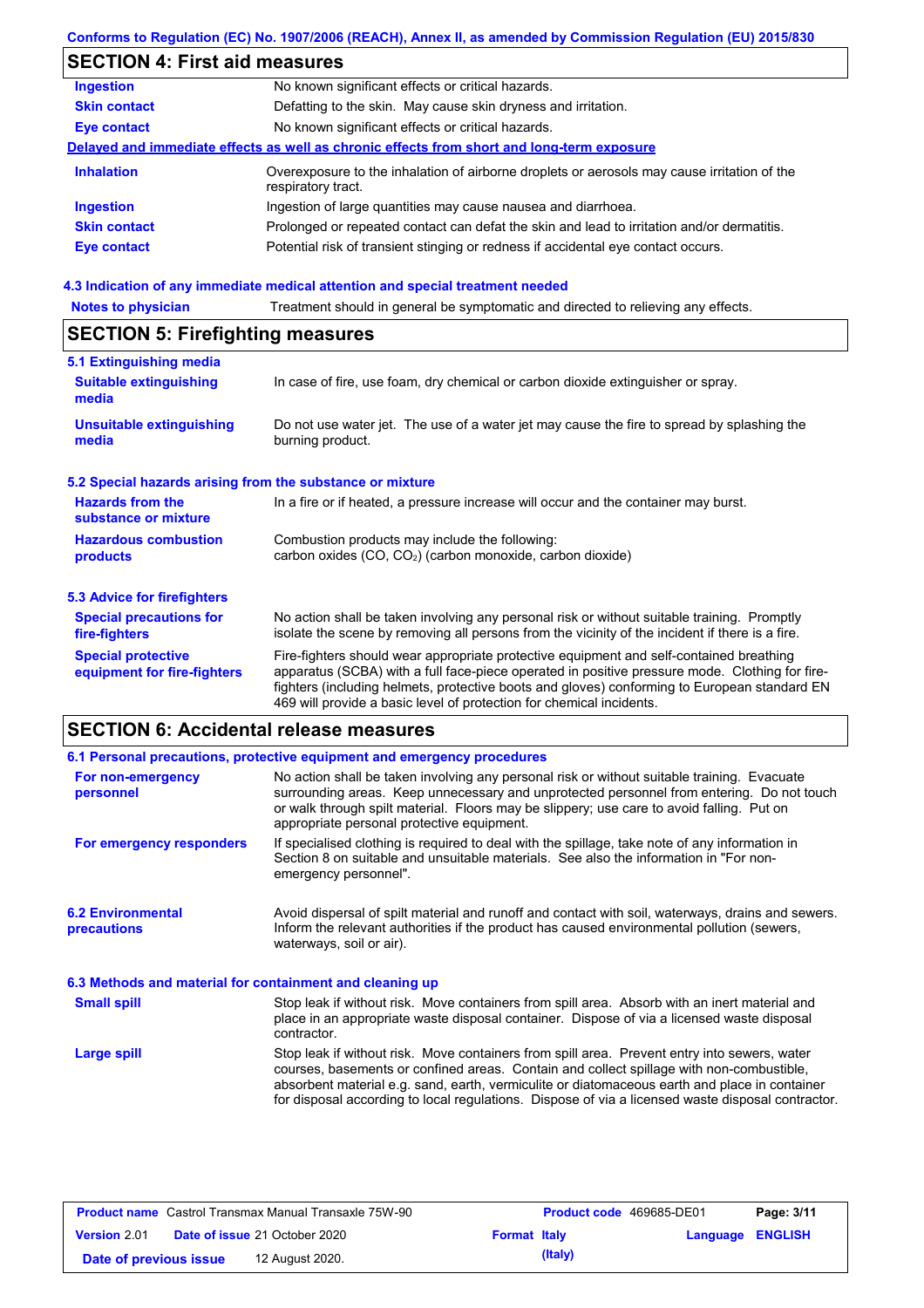### **SECTION 6: Accidental release measures**

| 6.4 Reference to other | See Section 1 for emergency contact information.                            |
|------------------------|-----------------------------------------------------------------------------|
| sections               | See Section 5 for firefighting measures.                                    |
|                        | See Section 8 for information on appropriate personal protective equipment. |
|                        | See Section 12 for environmental precautions.                               |
|                        | See Section 13 for additional waste treatment information.                  |

## **SECTION 7: Handling and storage**

| 7.1 Precautions for safe handling                                                    |                                                                                                                                                                                                                                                                                                                                                                                                                                                                                          |
|--------------------------------------------------------------------------------------|------------------------------------------------------------------------------------------------------------------------------------------------------------------------------------------------------------------------------------------------------------------------------------------------------------------------------------------------------------------------------------------------------------------------------------------------------------------------------------------|
| <b>Protective measures</b>                                                           | Put on appropriate personal protective equipment.                                                                                                                                                                                                                                                                                                                                                                                                                                        |
| <b>Advice on general</b><br>occupational hygiene                                     | Eating, drinking and smoking should be prohibited in areas where this material is handled.<br>stored and processed. Wash thoroughly after handling. Remove contaminated clothing and<br>protective equipment before entering eating areas. See also Section 8 for additional<br>information on hygiene measures.                                                                                                                                                                         |
| <b>7.2 Conditions for safe</b><br>storage, including any<br><i>incompatibilities</i> | Store in accordance with local regulations. Store in a dry, cool and well-ventilated area, away<br>from incompatible materials (see Section 10). Keep away from heat and direct sunlight. Keep<br>container tightly closed and sealed until ready for use. Containers that have been opened must<br>be carefully resealed and kept upright to prevent leakage. Store and use only in equipment/<br>containers designed for use with this product. Do not store in unlabelled containers. |
| <b>Not suitable</b>                                                                  | Prolonged exposure to elevated temperature.                                                                                                                                                                                                                                                                                                                                                                                                                                              |
| 7.3 Specific end use(s)                                                              |                                                                                                                                                                                                                                                                                                                                                                                                                                                                                          |
| <b>Recommendations</b>                                                               | See section 1.2 and Exposure scenarios in annex, if applicable.                                                                                                                                                                                                                                                                                                                                                                                                                          |
|                                                                                      | CECTION 0. Evangering controlations and invoted than                                                                                                                                                                                                                                                                                                                                                                                                                                     |

### **SECTION 8: Exposure controls/personal protection**

#### **8.1 Control parameters**

#### **Occupational exposure limits**

Whilst specific OELs for certain components may be shown in this section, other components may be present in any mist, vapour or dust produced. Therefore, the specific OELs may not be applicable to the product as a whole and are provided for guidance only.

**Recommended monitoring procedures**

If this product contains ingredients with exposure limits, personal, workplace atmosphere or biological monitoring may be required to determine the effectiveness of the ventilation or other control measures and/or the necessity to use respiratory protective equipment. Reference should be made to monitoring standards, such as the following: European Standard EN 689 (Workplace atmospheres - Guidance for the assessment of exposure by inhalation to chemical agents for comparison with limit values and measurement strategy) European Standard EN 14042 (Workplace atmospheres - Guide for the application and use of procedures for the assessment of exposure to chemical and biological agents) European Standard EN 482 (Workplace atmospheres - General requirements for the performance of procedures for the measurement of chemical agents) Reference to national guidance documents for methods for the determination of hazardous substances will also be required.

### **Derived No Effect Level**

No DNELs/DMELs available.

#### **Predicted No Effect Concentration**

No PNECs available

| <b>Appropriate engineering</b><br><b>controls</b>            | kept in good condition and properly maintained. | Provide exhaust ventilation or other engineering controls to keep the relevant airborne<br>concentrations below their respective occupational exposure limits.<br>All activities involving chemicals should be assessed for their risks to health, to ensure<br>exposures are adequately controlled. Personal protective equipment should only be considered<br>after other forms of control measures (e.g. engineering controls) have been suitably evaluated.<br>Personal protective equipment should conform to appropriate standards, be suitable for use, be<br>Your supplier of personal protective equipment should be consulted for advice on selection and<br>appropriate standards. For further information contact your national organisation for standards.<br>The final choice of protective equipment will depend upon a risk assessment. It is important to<br>ensure that all items of personal protective equipment are compatible. |          |                |
|--------------------------------------------------------------|-------------------------------------------------|------------------------------------------------------------------------------------------------------------------------------------------------------------------------------------------------------------------------------------------------------------------------------------------------------------------------------------------------------------------------------------------------------------------------------------------------------------------------------------------------------------------------------------------------------------------------------------------------------------------------------------------------------------------------------------------------------------------------------------------------------------------------------------------------------------------------------------------------------------------------------------------------------------------------------------------------------|----------|----------------|
| <b>Individual protection measures</b>                        |                                                 |                                                                                                                                                                                                                                                                                                                                                                                                                                                                                                                                                                                                                                                                                                                                                                                                                                                                                                                                                      |          |                |
| <b>Hygiene measures</b>                                      |                                                 | Wash hands, forearms and face thoroughly after handling chemical products, before eating,<br>smoking and using the lavatory and at the end of the working period. Ensure that eyewash<br>stations and safety showers are close to the workstation location.                                                                                                                                                                                                                                                                                                                                                                                                                                                                                                                                                                                                                                                                                          |          |                |
| <b>Respiratory protection</b>                                |                                                 |                                                                                                                                                                                                                                                                                                                                                                                                                                                                                                                                                                                                                                                                                                                                                                                                                                                                                                                                                      |          |                |
| <b>Product name</b> Castrol Transmax Manual Transaxle 75W-90 |                                                 | <b>Product code</b> 469685-DE01                                                                                                                                                                                                                                                                                                                                                                                                                                                                                                                                                                                                                                                                                                                                                                                                                                                                                                                      |          | Page: 4/11     |
| <b>Version 2.01</b>                                          | <b>Date of issue 21 October 2020</b>            | <b>Format Italy</b>                                                                                                                                                                                                                                                                                                                                                                                                                                                                                                                                                                                                                                                                                                                                                                                                                                                                                                                                  | Language | <b>ENGLISH</b> |

**Date of previous issue 12 August 2020. (Italy)** (Italy)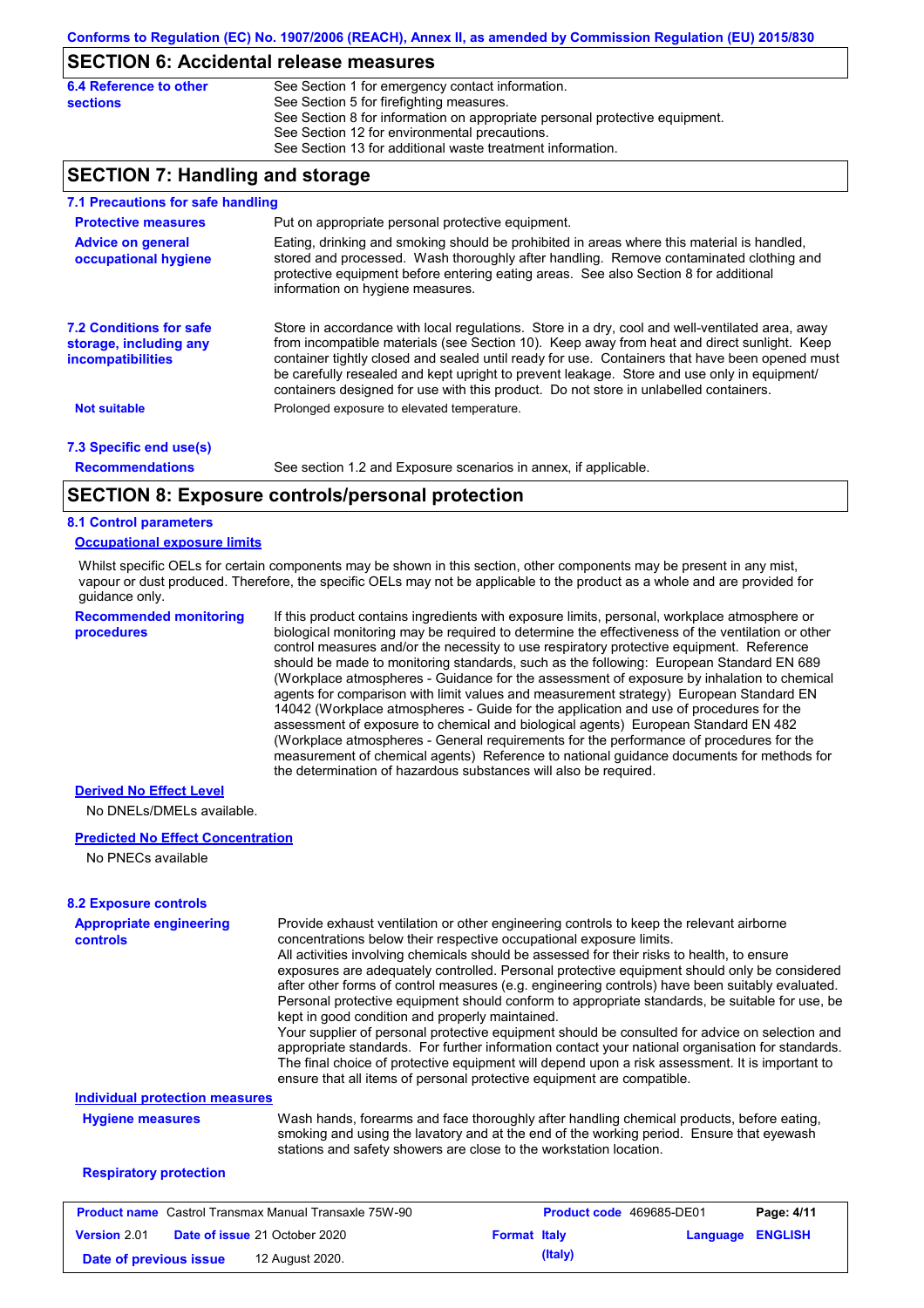# **SECTION 8: Exposure controls/personal protection**

|                            | In case of insufficient ventilation, wear suitable respiratory equipment.<br>The correct choice of respiratory protection depends upon the chemicals being handled, the<br>conditions of work and use, and the condition of the respiratory equipment. Safety procedures<br>should be developed for each intended application. Respiratory protection equipment should<br>therefore be chosen in consultation with the supplier/manufacturer and with a full assessment<br>of the working conditions.                                                                                                                                             |
|----------------------------|---------------------------------------------------------------------------------------------------------------------------------------------------------------------------------------------------------------------------------------------------------------------------------------------------------------------------------------------------------------------------------------------------------------------------------------------------------------------------------------------------------------------------------------------------------------------------------------------------------------------------------------------------|
| <b>Eye/face protection</b> | Safety glasses with side shields.                                                                                                                                                                                                                                                                                                                                                                                                                                                                                                                                                                                                                 |
| <b>Skin protection</b>     |                                                                                                                                                                                                                                                                                                                                                                                                                                                                                                                                                                                                                                                   |
| <b>Hand protection</b>     | <b>General Information:</b>                                                                                                                                                                                                                                                                                                                                                                                                                                                                                                                                                                                                                       |
|                            | Because specific work environments and material handling practices vary, safety procedures<br>should be developed for each intended application. The correct choice of protective gloves<br>depends upon the chemicals being handled, and the conditions of work and use. Most gloves<br>provide protection for only a limited time before they must be discarded and replaced (even the<br>best chemically resistant gloves will break down after repeated chemical exposures).                                                                                                                                                                  |
|                            | Gloves should be chosen in consultation with the supplier / manufacturer and taking account of<br>a full assessment of the working conditions.                                                                                                                                                                                                                                                                                                                                                                                                                                                                                                    |
|                            | Recommended: Nitrile gloves.<br><b>Breakthrough time:</b>                                                                                                                                                                                                                                                                                                                                                                                                                                                                                                                                                                                         |
|                            | Breakthrough time data are generated by glove manufacturers under laboratory test conditions<br>and represent how long a glove can be expected to provide effective permeation resistance. It<br>is important when following breakthrough time recommendations that actual workplace<br>conditions are taken into account. Always consult with your glove supplier for up-to-date<br>technical information on breakthrough times for the recommended glove type.<br>Our recommendations on the selection of gloves are as follows:                                                                                                                |
|                            | Continuous contact:                                                                                                                                                                                                                                                                                                                                                                                                                                                                                                                                                                                                                               |
|                            | Gloves with a minimum breakthrough time of 240 minutes, or >480 minutes if suitable gloves<br>can be obtained.                                                                                                                                                                                                                                                                                                                                                                                                                                                                                                                                    |
|                            | If suitable gloves are not available to offer that level of protection, gloves with shorter<br>breakthrough times may be acceptable as long as appropriate glove maintenance and<br>replacement regimes are determined and adhered to.                                                                                                                                                                                                                                                                                                                                                                                                            |
|                            | Short-term / splash protection:                                                                                                                                                                                                                                                                                                                                                                                                                                                                                                                                                                                                                   |
|                            | Recommended breakthrough times as above.<br>It is recognised that for short-term, transient exposures, gloves with shorter breakthrough times<br>may commonly be used. Therefore, appropriate maintenance and replacement regimes must<br>be determined and rigorously followed.                                                                                                                                                                                                                                                                                                                                                                  |
|                            | <b>Glove Thickness:</b>                                                                                                                                                                                                                                                                                                                                                                                                                                                                                                                                                                                                                           |
|                            | For general applications, we recommend gloves with a thickness typically greater than 0.35 mm.                                                                                                                                                                                                                                                                                                                                                                                                                                                                                                                                                    |
|                            | It should be emphasised that glove thickness is not necessarily a good predictor of glove<br>resistance to a specific chemical, as the permeation efficiency of the glove will be dependent<br>on the exact composition of the glove material. Therefore, glove selection should also be based<br>on consideration of the task requirements and knowledge of breakthrough times.<br>Glove thickness may also vary depending on the glove manufacturer, the glove type and the<br>glove model. Therefore, the manufacturers' technical data should always be taken into account<br>to ensure selection of the most appropriate glove for the task. |
|                            | Note: Depending on the activity being conducted, gloves of varying thickness may be required<br>for specific tasks. For example:                                                                                                                                                                                                                                                                                                                                                                                                                                                                                                                  |
|                            | • Thinner gloves (down to 0.1 mm or less) may be required where a high degree of manual<br>dexterity is needed. However, these gloves are only likely to give short duration protection and<br>would normally be just for single use applications, then disposed of.                                                                                                                                                                                                                                                                                                                                                                              |
|                            | • Thicker gloves (up to 3 mm or more) may be required where there is a mechanical (as well<br>as a chemical) risk i.e. where there is abrasion or puncture potential.                                                                                                                                                                                                                                                                                                                                                                                                                                                                             |

| <b>Product name</b> Castrol Transmax Manual Transaxle 75W-90 |  |                                      | Product code 469685-DE01 |         | Page: 5/11              |  |
|--------------------------------------------------------------|--|--------------------------------------|--------------------------|---------|-------------------------|--|
| <b>Version 2.01</b>                                          |  | <b>Date of issue 21 October 2020</b> | <b>Format Italy</b>      |         | <b>Language ENGLISH</b> |  |
| Date of previous issue                                       |  | 12 August 2020.                      |                          | (Italy) |                         |  |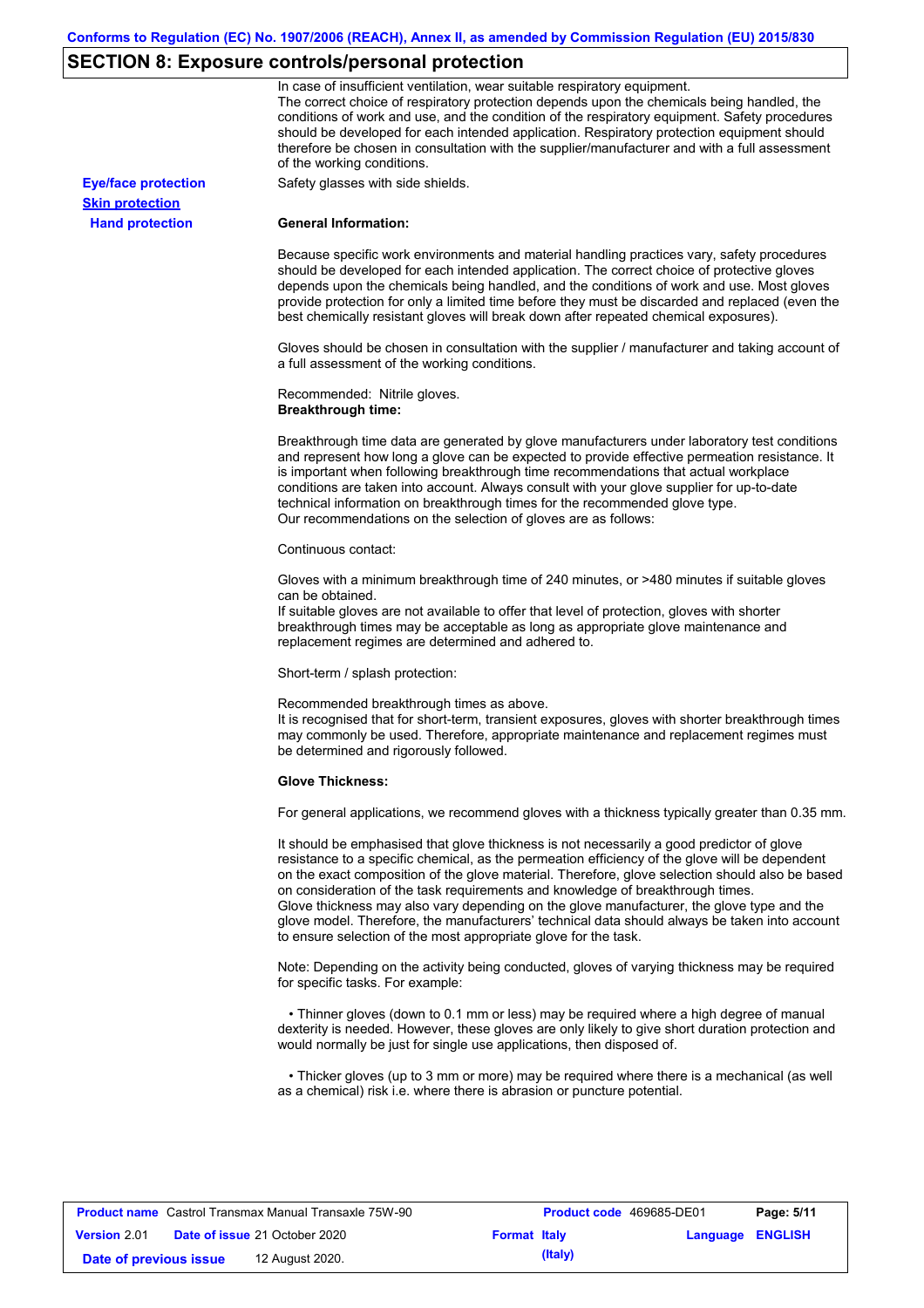# **SECTION 8: Exposure controls/personal protection**

| <b>Skin and body</b>                      | Use of protective clothing is good industrial practice.<br>Personal protective equipment for the body should be selected based on the task being<br>performed and the risks involved and should be approved by a specialist before handling this<br>product.<br>Cotton or polyester/cotton overalls will only provide protection against light superficial<br>contamination that will not soak through to the skin. Overalls should be laundered on a regular<br>basis. When the risk of skin exposure is high (e.g. when cleaning up spillages or if there is a<br>risk of splashing) then chemical resistant aprons and/or impervious chemical suits and boots<br>will be required. |
|-------------------------------------------|---------------------------------------------------------------------------------------------------------------------------------------------------------------------------------------------------------------------------------------------------------------------------------------------------------------------------------------------------------------------------------------------------------------------------------------------------------------------------------------------------------------------------------------------------------------------------------------------------------------------------------------------------------------------------------------|
| <b>Refer to standards:</b>                | Respiratory protection: EN 529<br>Gloves: EN 420, EN 374<br>Eye protection: EN 166<br>Filtering half-mask: EN 149<br>Filtering half-mask with valve: EN 405<br>Half-mask: EN 140 plus filter<br>Full-face mask: EN 136 plus filter<br>Particulate filters: EN 143<br>Gas/combined filters: EN 14387                                                                                                                                                                                                                                                                                                                                                                                   |
| <b>Environmental exposure</b><br>controls | Emissions from ventilation or work process equipment should be checked to ensure they<br>comply with the requirements of environmental protection legislation. In some cases, fume<br>scrubbers, filters or engineering modifications to the process equipment will be necessary to<br>reduce emissions to acceptable levels.                                                                                                                                                                                                                                                                                                                                                         |

# **SECTION 9: Physical and chemical properties**

### **9.1 Information on basic physical and chemical properties**

### **9.2 Other information**

No additional information.

| <b>Product name</b> Castrol Transmax Manual Transaxle 75W-90 |  |                                      |                     | <b>Product code</b> 469685-DE01 |                         | Page: 6/11 |
|--------------------------------------------------------------|--|--------------------------------------|---------------------|---------------------------------|-------------------------|------------|
| <b>Version 2.01</b>                                          |  | <b>Date of issue 21 October 2020</b> | <b>Format Italy</b> |                                 | <b>Language ENGLISH</b> |            |
| Date of previous issue                                       |  | 12 August 2020.                      |                     | (Italy)                         |                         |            |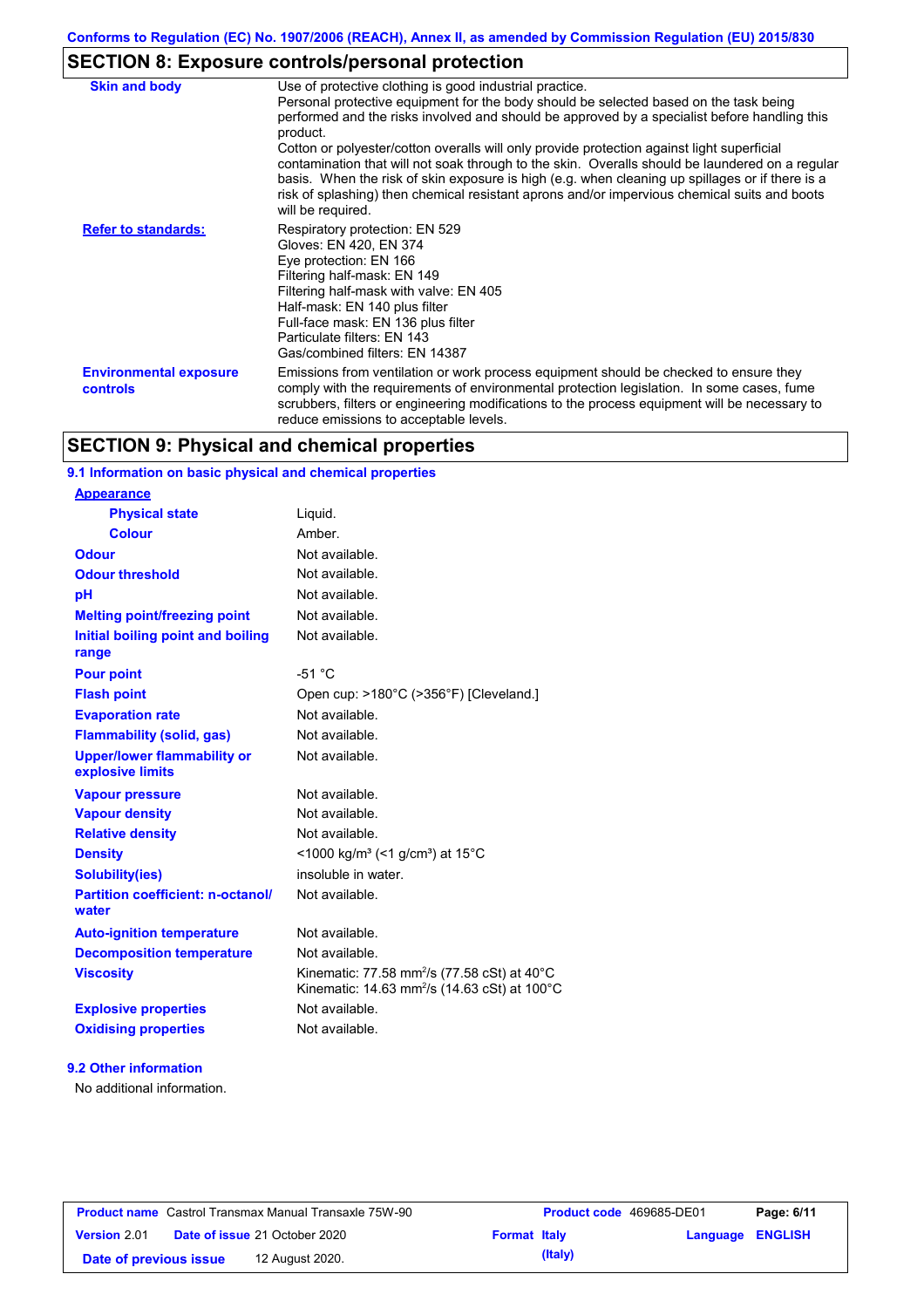| <b>SECTION 10: Stability and reactivity</b>       |                                                                                                                                                                         |  |  |
|---------------------------------------------------|-------------------------------------------------------------------------------------------------------------------------------------------------------------------------|--|--|
| <b>10.1 Reactivity</b>                            | No specific test data available for this product. Refer to Conditions to avoid and Incompatible<br>materials for additional information.                                |  |  |
| <b>10.2 Chemical stability</b>                    | The product is stable.                                                                                                                                                  |  |  |
| <b>10.3 Possibility of</b><br>hazardous reactions | Under normal conditions of storage and use, hazardous reactions will not occur.<br>Under normal conditions of storage and use, hazardous polymerisation will not occur. |  |  |
| <b>10.4 Conditions to avoid</b>                   | Avoid all possible sources of ignition (spark or flame).                                                                                                                |  |  |
| 10.5 Incompatible materials                       | Reactive or incompatible with the following materials: oxidising materials.                                                                                             |  |  |
| <b>10.6 Hazardous</b><br>decomposition products   | Under normal conditions of storage and use, hazardous decomposition products should not be<br>produced.                                                                 |  |  |

# **SECTION 11: Toxicological information**

| 11.1 Information on toxicological effects          |                                                                                                                             |
|----------------------------------------------------|-----------------------------------------------------------------------------------------------------------------------------|
| <b>Acute toxicity estimates</b>                    |                                                                                                                             |
| Not available.                                     |                                                                                                                             |
| <b>Information on likely</b><br>routes of exposure | Routes of entry anticipated: Dermal, Inhalation.                                                                            |
| <b>Potential acute health effects</b>              |                                                                                                                             |
| <b>Inhalation</b>                                  | Vapour inhalation under ambient conditions is not normally a problem due to low vapour<br>pressure.                         |
| <b>Ingestion</b>                                   | No known significant effects or critical hazards.                                                                           |
| <b>Skin contact</b>                                | Defatting to the skin. May cause skin dryness and irritation.                                                               |
| <b>Eye contact</b>                                 | No known significant effects or critical hazards.                                                                           |
|                                                    | Symptoms related to the physical, chemical and toxicological characteristics                                                |
| <b>Inhalation</b>                                  | May be harmful by inhalation if exposure to vapour, mists or fumes resulting from thermal<br>decomposition products occurs. |
| <b>Ingestion</b>                                   | No specific data.                                                                                                           |
| <b>Skin contact</b>                                | Adverse symptoms may include the following:<br>irritation<br>dryness<br>cracking                                            |
| <b>Eye contact</b>                                 | No specific data.                                                                                                           |
|                                                    | Delayed and immediate effects as well as chronic effects from short and long-term exposure                                  |
| <b>Inhalation</b>                                  | Overexposure to the inhalation of airborne droplets or aerosols may cause irritation of the<br>respiratory tract.           |
| <b>Ingestion</b>                                   | Ingestion of large quantities may cause nausea and diarrhoea.                                                               |
| <b>Skin contact</b>                                | Prolonged or repeated contact can defat the skin and lead to irritation and/or dermatitis.                                  |
| <b>Eye contact</b>                                 | Potential risk of transient stinging or redness if accidental eye contact occurs.                                           |
| <b>Potential chronic health effects</b>            |                                                                                                                             |
| <b>General</b>                                     | No known significant effects or critical hazards.                                                                           |
| <b>Carcinogenicity</b>                             | No known significant effects or critical hazards.                                                                           |
| <b>Mutagenicity</b>                                | No known significant effects or critical hazards.                                                                           |
| <b>Developmental effects</b>                       | No known significant effects or critical hazards.                                                                           |
| <b>Fertility effects</b>                           | No known significant effects or critical hazards.                                                                           |

# **SECTION 12: Ecological information**

### **12.1 Toxicity**

**Environmental hazards** Not classified as dangerous

### **12.2 Persistence and degradability**

Partially biodegradable.

### **12.3 Bioaccumulative potential**

This product is not expected to bioaccumulate through food chains in the environment.

| <b>Product name</b> Castrol Transmax Manual Transaxle 75W-90 |  |                                      | <b>Product code</b> 469685-DE01 |         | Page: 7/11       |  |
|--------------------------------------------------------------|--|--------------------------------------|---------------------------------|---------|------------------|--|
| <b>Version 2.01</b>                                          |  | <b>Date of issue 21 October 2020</b> | <b>Format Italy</b>             |         | Language ENGLISH |  |
| Date of previous issue                                       |  | 12 August 2020.                      |                                 | (Italy) |                  |  |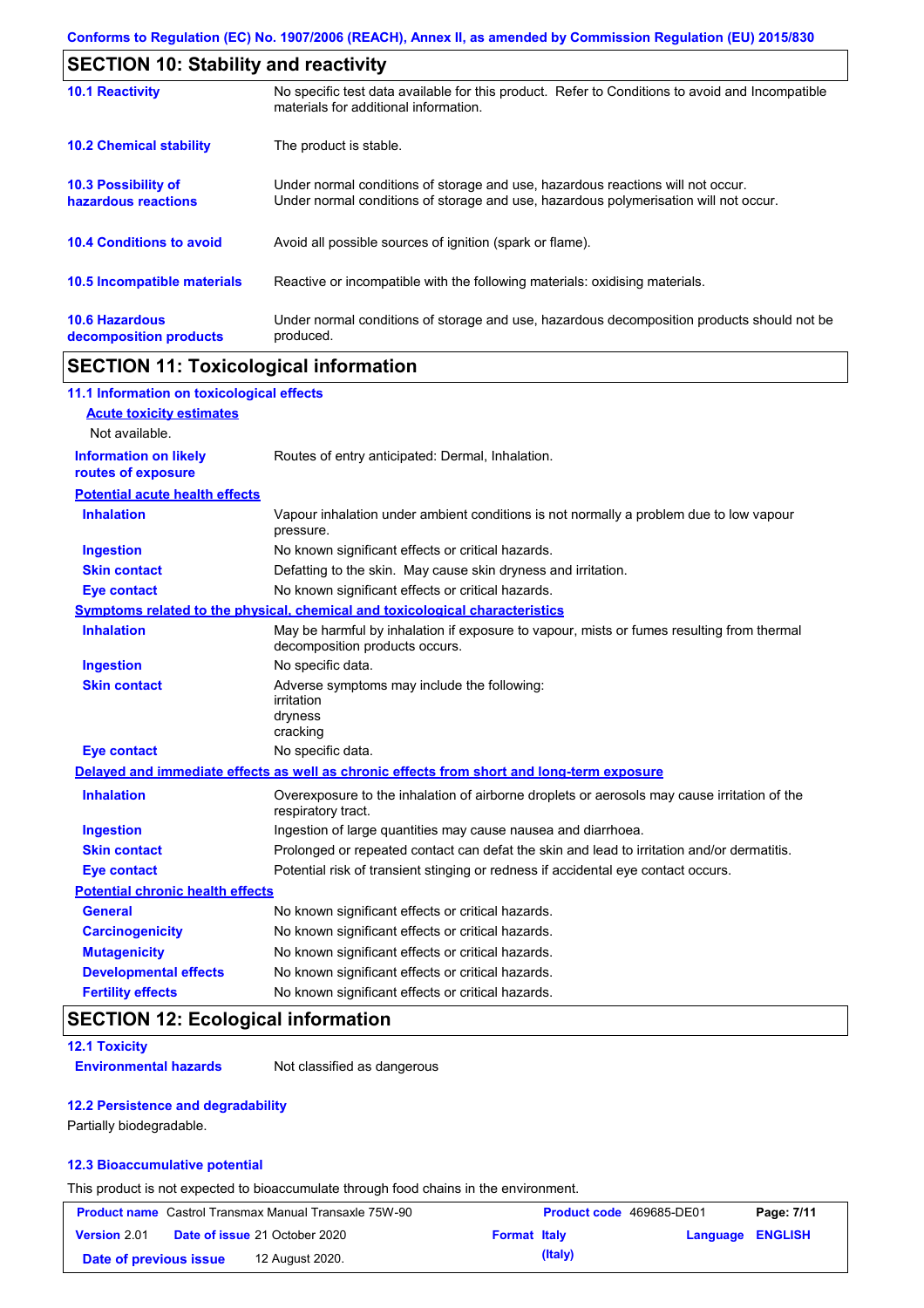## **SECTION 12: Ecological information**

| <b>12.4 Mobility in soil</b>                            |                                                                      |
|---------------------------------------------------------|----------------------------------------------------------------------|
| <b>Soil/water partition</b><br><b>coefficient (Koc)</b> | Not available.                                                       |
| <b>Mobility</b>                                         | Spillages may penetrate the soil causing ground water contamination. |

### **12.5 Results of PBT and vPvB assessment**

Product does not meet the criteria for PBT or vPvB according to Regulation (EC) No. 1907/2006, Annex XIII.

| 12.6 Other adverse effects          |                                                                                                                           |
|-------------------------------------|---------------------------------------------------------------------------------------------------------------------------|
| <b>Other ecological information</b> | Spills may form a film on water surfaces causing physical damage to organisms. Oxygen<br>transfer could also be impaired. |
|                                     |                                                                                                                           |

### **SECTION 13: Disposal considerations**

### **13.1 Waste treatment methods**

**Product**

**Methods of disposal**

Where possible, arrange for product to be recycled. Dispose of via an authorised person/ licensed waste disposal contractor in accordance with local regulations.

**Hazardous waste** Yes.

#### **European waste catalogue (EWC)**

| Waste code | <b>Waste designation</b>                |
|------------|-----------------------------------------|
| 13 02 08*  | other engine, gear and lubricating oils |

However, deviation from the intended use and/or the presence of any potential contaminants may require an alternative waste disposal code to be assigned by the end user.

### **Packaging**

| <b>Methods of disposal</b> | Where possible, arrange for product to be recycled. Dispose of via an authorised person/<br>licensed waste disposal contractor in accordance with local regulations.                                                                    |
|----------------------------|-----------------------------------------------------------------------------------------------------------------------------------------------------------------------------------------------------------------------------------------|
| <b>Special precautions</b> | This material and its container must be disposed of in a safe way. Empty containers or liners<br>may retain some product residues. Avoid dispersal of spilt material and runoff and contact with<br>soil, waterways, drains and sewers. |
| <b>References</b>          | Commission 2014/955/EU<br>Directive 2008/98/EC                                                                                                                                                                                          |

# **SECTION 14: Transport information**

|                                           | <b>ADR/RID</b> | <b>ADN</b>     | <b>IMDG</b>    | <b>IATA</b>    |
|-------------------------------------------|----------------|----------------|----------------|----------------|
| 14.1 UN number                            | Not regulated. | Not regulated. | Not regulated. | Not regulated. |
| 14.2 UN proper<br>shipping name           |                |                | -              |                |
| <b>14.3 Transport</b><br>hazard class(es) |                |                |                |                |
| 14.4 Packing<br>group                     |                |                |                |                |
| 14.5<br><b>Environmental</b><br>hazards   | No.            | No.            | No.            | No.            |
| <b>Additional</b><br><b>information</b>   |                |                |                |                |

**14.6 Special precautions for user** Not available.

| <b>14.7 Transport in bulk</b>  | N |
|--------------------------------|---|
| according to Annex II of       |   |
| <b>Marpol and the IBC Code</b> |   |

Not available.

| <b>Product name</b> Castrol Transmax Manual Transaxle 75W-90 |  |                                      | <b>Product code</b> 469685-DE01 |         | Page: 8/11       |  |
|--------------------------------------------------------------|--|--------------------------------------|---------------------------------|---------|------------------|--|
| Version 2.01                                                 |  | <b>Date of issue 21 October 2020</b> | <b>Format Italy</b>             |         | Language ENGLISH |  |
| Date of previous issue                                       |  | 12 August 2020.                      |                                 | (Italy) |                  |  |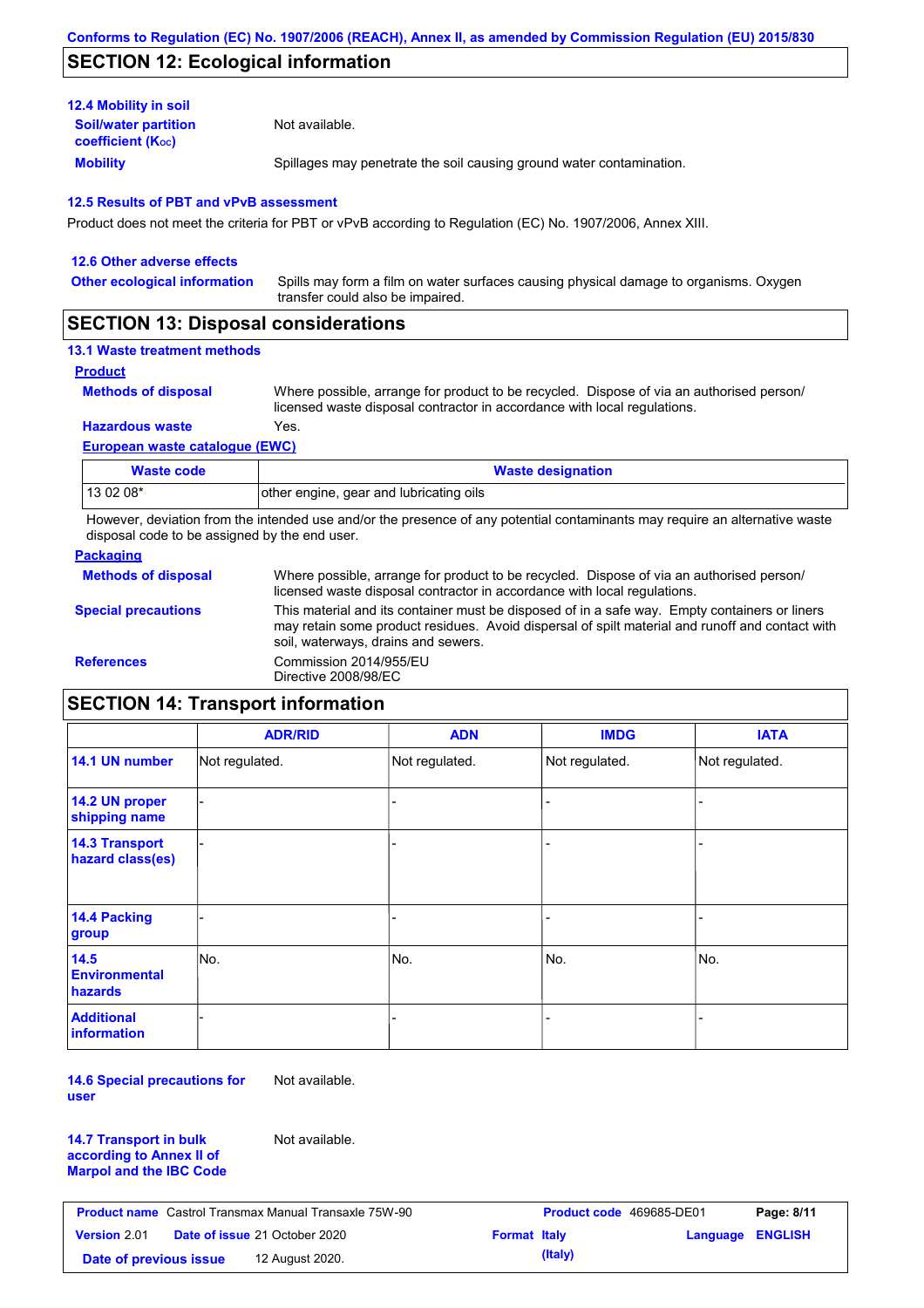# **SECTION 15: Regulatory information**

|                                                                 | 15.1 Safety, health and environmental regulations/legislation specific for the substance or mixture                            |
|-----------------------------------------------------------------|--------------------------------------------------------------------------------------------------------------------------------|
| EU Regulation (EC) No. 1907/2006 (REACH)                        |                                                                                                                                |
| Annex XIV - List of substances subject to authorisation         |                                                                                                                                |
| <b>Annex XIV</b>                                                |                                                                                                                                |
| None of the components are listed.                              |                                                                                                                                |
| <b>Substances of very high concern</b>                          |                                                                                                                                |
| None of the components are listed.                              |                                                                                                                                |
| <b>Other regulations</b>                                        |                                                                                                                                |
| <b>REACH Status</b>                                             | The company, as identified in Section 1, sells this product in the EU in compliance with the<br>current requirements of REACH. |
| <b>United States inventory</b><br>(TSCA 8b)                     | All components are active or exempted.                                                                                         |
| <b>Australia inventory (AICS)</b>                               | All components are listed or exempted.                                                                                         |
| <b>Canada inventory</b>                                         | All components are listed or exempted.                                                                                         |
| <b>China inventory (IECSC)</b>                                  | All components are listed or exempted.                                                                                         |
| <b>Japan inventory (ENCS)</b>                                   | All components are listed or exempted.                                                                                         |
| <b>Korea inventory (KECI)</b>                                   | All components are listed or exempted.                                                                                         |
| <b>Philippines inventory</b><br>(PICCS)                         | All components are listed or exempted.                                                                                         |
| <b>Taiwan Chemical</b><br><b>Substances Inventory</b><br>(TCSI) | All components are listed or exempted.                                                                                         |
| Ozone depleting substances (1005/2009/EU)<br>Not listed.        |                                                                                                                                |
|                                                                 |                                                                                                                                |
| Prior Informed Consent (PIC) (649/2012/EU)                      |                                                                                                                                |
| Not listed.                                                     |                                                                                                                                |
| EU - Water framework directive - Priority substances            |                                                                                                                                |
| None of the components are listed.                              |                                                                                                                                |
| <b>Seveso Directive</b>                                         |                                                                                                                                |
| This product is not controlled under the Seveso Directive.      |                                                                                                                                |
| <b>National requiations</b>                                     |                                                                                                                                |
|                                                                 |                                                                                                                                |

| <b>15.2 Chemical safety</b> | A Chemical Safety Assessment has been carried out for one or more of the substances within  |
|-----------------------------|---------------------------------------------------------------------------------------------|
| assessment                  | this mixture. A Chemical Safety Assessment has not been carried out for the mixture itself. |

# **SECTION 16: Other information**

| <b>Abbreviations and acronyms</b>                                                                                    | ADN = European Provisions concerning the International Carriage of Dangerous Goods by<br>Inland Waterway<br>ADR = The European Agreement concerning the International Carriage of Dangerous Goods by<br>Road<br>ATE = Acute Toxicity Estimate<br><b>BCF</b> = Bioconcentration Factor<br>CAS = Chemical Abstracts Service<br>CLP = Classification, Labelling and Packaging Regulation [Regulation (EC) No. 1272/2008]<br>CSA = Chemical Safety Assessment<br>CSR = Chemical Safety Report<br>DMEL = Derived Minimal Effect Level<br>DNEL = Derived No Effect Level<br>EINECS = European Inventory of Existing Commercial chemical Substances<br>ES = Exposure Scenario<br>EUH statement = CLP-specific Hazard statement<br>EWC = European Waste Catalogue<br>GHS = Globally Harmonized System of Classification and Labelling of Chemicals<br>IATA = International Air Transport Association<br>IBC = Intermediate Bulk Container<br><b>IMDG = International Maritime Dangerous Goods</b><br>LogPow = logarithm of the octanol/water partition coefficient<br>MARPOL = International Convention for the Prevention of Pollution From Ships, 1973 as<br>modified by the Protocol of 1978. ("Marpol" = marine pollution)<br>OECD = Organisation for Economic Co-operation and Development |                     |                          |          |                              |
|----------------------------------------------------------------------------------------------------------------------|-----------------------------------------------------------------------------------------------------------------------------------------------------------------------------------------------------------------------------------------------------------------------------------------------------------------------------------------------------------------------------------------------------------------------------------------------------------------------------------------------------------------------------------------------------------------------------------------------------------------------------------------------------------------------------------------------------------------------------------------------------------------------------------------------------------------------------------------------------------------------------------------------------------------------------------------------------------------------------------------------------------------------------------------------------------------------------------------------------------------------------------------------------------------------------------------------------------------------------------------------------------------------------------------|---------------------|--------------------------|----------|------------------------------|
| <b>Product name</b> Castrol Transmax Manual Transaxle 75W-90<br><b>Version 2.01</b><br>Date of issue 21 October 2020 |                                                                                                                                                                                                                                                                                                                                                                                                                                                                                                                                                                                                                                                                                                                                                                                                                                                                                                                                                                                                                                                                                                                                                                                                                                                                                         | <b>Format Italy</b> | Product code 469685-DE01 | Language | Page: 9/11<br><b>ENGLISH</b> |
| Date of previous issue                                                                                               | 12 August 2020.                                                                                                                                                                                                                                                                                                                                                                                                                                                                                                                                                                                                                                                                                                                                                                                                                                                                                                                                                                                                                                                                                                                                                                                                                                                                         |                     | (Italy)                  |          |                              |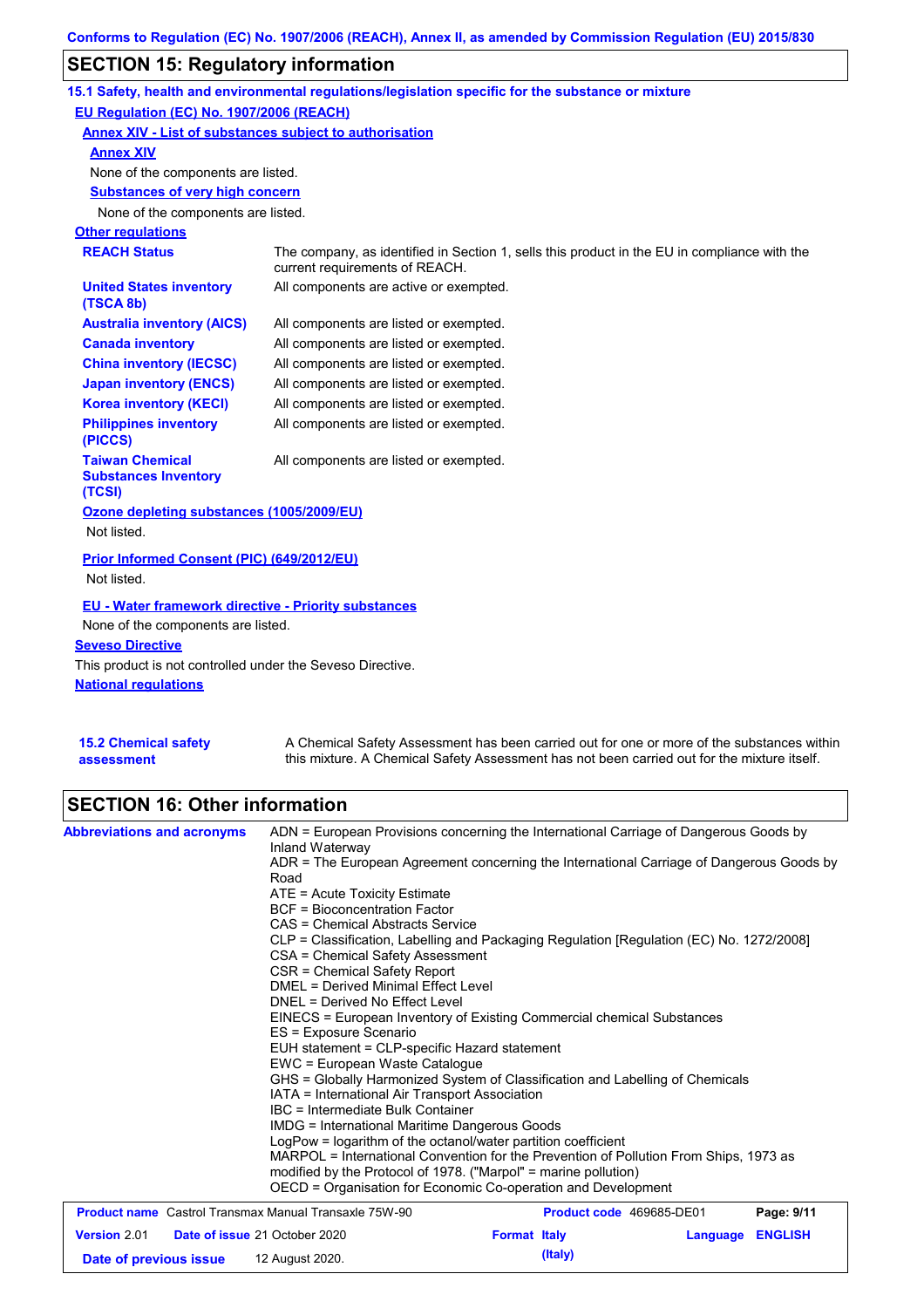### **SECTION 16: Other information**

PBT = Persistent, Bioaccumulative and Toxic PNEC = Predicted No Effect Concentration REACH = Registration, Evaluation, Authorisation and Restriction of Chemicals Regulation [Regulation (EC) No. 1907/2006] RID = The Regulations concerning the International Carriage of Dangerous Goods by Rail RRN = REACH Registration Number SADT = Self-Accelerating Decomposition Temperature SVHC = Substances of Very High Concern STOT-RE = Specific Target Organ Toxicity - Repeated Exposure STOT-SE = Specific Target Organ Toxicity - Single Exposure TWA = Time weighted average UN = United Nations UVCB = Complex hydrocarbon substance VOC = Volatile Organic Compound vPvB = Very Persistent and Very Bioaccumulative Varies = may contain one or more of the following 64741-88-4 / RRN 01-2119488706-23, 64741-89-5 / RRN 01-2119487067-30, 64741-95-3 / RRN 01-2119487081-40, 64741-96-4/ RRN 01-2119483621-38, 64742-01-4 / RRN 01-2119488707-21, 64742-44-5 / RRN 01-2119985177-24, 64742-45-6, 64742-52-5 / RRN 01-2119467170-45, 64742-53-6 / RRN 01-2119480375-34, 64742-54-7 / RRN 01-2119484627-25, 64742-55-8 / RRN 01-2119487077-29, 64742-56-9 / RRN 01-2119480132-48, 64742-57-0 / RRN 01-2119489287-22, 64742-58-1, 64742-62-7 / RRN 01-2119480472-38, 64742-63-8, 64742-65-0 / RRN 01-2119471299-27, 64742-70-7 / RRN 01-2119487080-42, 72623-85-9 / RRN 01-2119555262-43, 72623-86-0 / RRN 01-2119474878-16, 72623-87-1 / RRN 01-2119474889-13

#### **Procedure used to derive the classification according to Regulation (EC) No. 1272/2008 [CLP/GHS]**

| <b>Classification</b>                                  |                            | <b>Justification</b> |                                               |  |  |
|--------------------------------------------------------|----------------------------|----------------------|-----------------------------------------------|--|--|
| Not classified.                                        |                            |                      |                                               |  |  |
| <b>Full text of abbreviated H</b><br><b>statements</b> | H304                       |                      | May be fatal if swallowed and enters airways. |  |  |
| <b>Full text of classifications</b><br>[CLP/GHS]       | Asp. Tox. 1, H304          |                      | <b>ASPIRATION HAZARD - Category 1</b>         |  |  |
| <b>History</b>                                         |                            |                      |                                               |  |  |
| Date of issue/Date of<br>revision                      | 21/10/2020.                |                      |                                               |  |  |
| Date of previous issue                                 | 12/08/2020.                |                      |                                               |  |  |
| <b>Prepared by</b>                                     | <b>Product Stewardship</b> |                      |                                               |  |  |

#### **Indicates information that has changed from previously issued version.**

### **Notice to reader**

All reasonably practicable steps have been taken to ensure this data sheet and the health, safety and environmental information contained in it is accurate as of the date specified below. No warranty or representation, express or implied is made as to the accuracy or completeness of the data and information in this data sheet.

The data and advice given apply when the product is sold for the stated application or applications. You should not use the product other than for the stated application or applications without seeking advice from BP Group.

It is the user's obligation to evaluate and use this product safely and to comply with all applicable laws and regulations. The BP Group shall not be responsible for any damage or injury resulting from use, other than the stated product use of the material, from any failure to adhere to recommendations, or from any hazards inherent in the nature of the material. Purchasers of the product for supply to a third party for use at work, have a duty to take all necessary steps to ensure that any person handling or using the product is provided with the information in this sheet. Employers have a duty to tell employees and others who may be affected of any hazards described in this sheet and of any precautions that should be taken. You can contact the BP Group to ensure that this document is the most current available. Alteration of this document is strictly prohibited.

| <b>Product name</b> Castrol Transmax Manual Transaxle 75W-90 |                                      |                     | <b>Product code</b> 469685-DE01 |                         | Page: 10/11 |
|--------------------------------------------------------------|--------------------------------------|---------------------|---------------------------------|-------------------------|-------------|
| <b>Version 2.01</b>                                          | <b>Date of issue 21 October 2020</b> | <b>Format Italy</b> |                                 | <b>Language ENGLISH</b> |             |
| Date of previous issue                                       | 12 August 2020.                      |                     | (Italy)                         |                         |             |